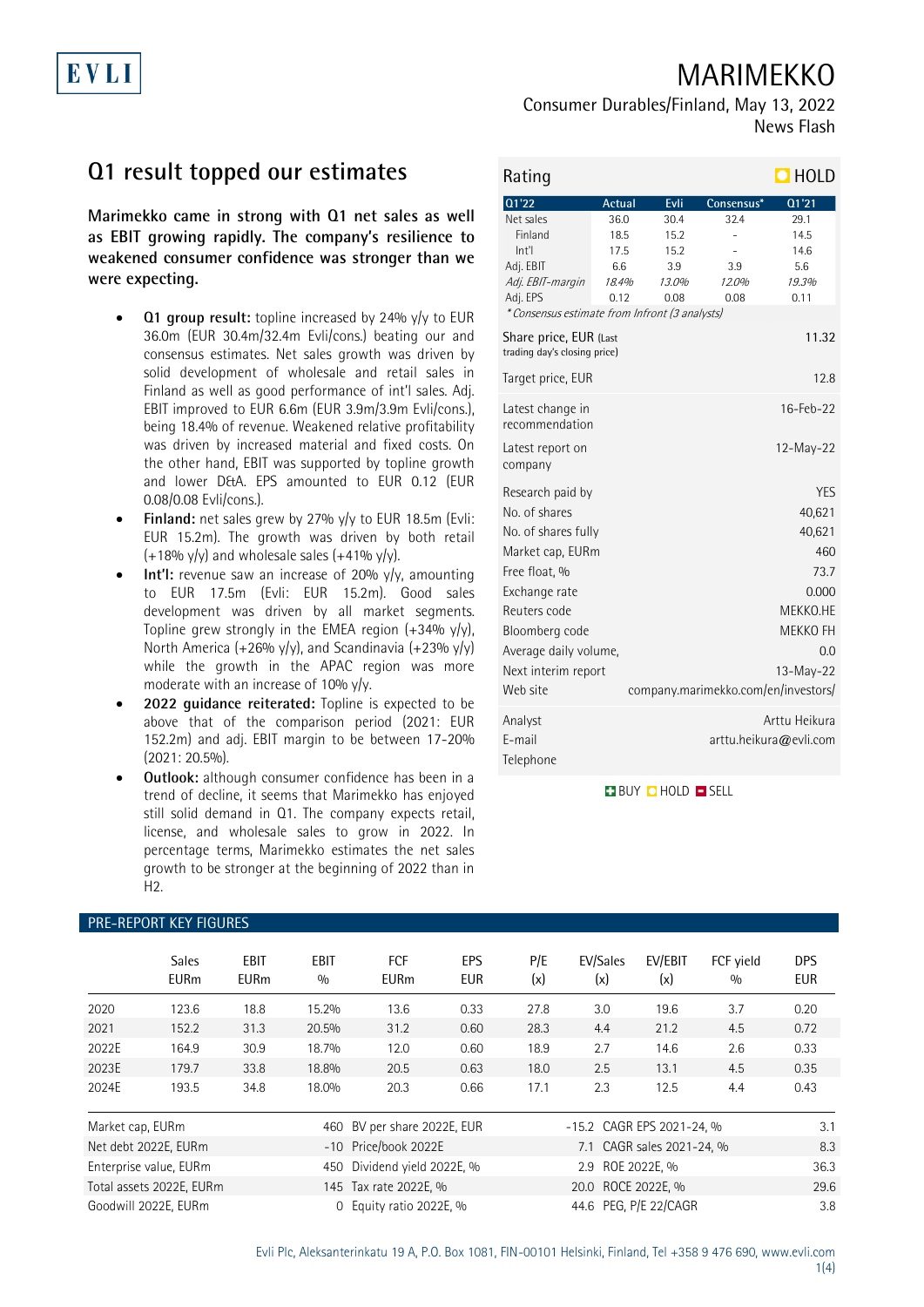#### Important Disclosures

Evli Research Partners Plc ("ERP") uses 12-month target prices. Target prices are defined by utilizing analytical techniques based on financial theory including (but not limited to) discounted cash flow analysis and comparative valuation. The selection of valuation methods depends on different circumstances. Target prices may be altered on the basis of new information coming to light in the underlying company or changes in interest rates, changes in foreign exchange rates, other securities prices or market indices or outlook for the aforementioned factors or other factors that may change the conditions of financial markets. Recommendations and changes by analysts are available at [Analysts' recommendations and ratings revisions](https://research.evli.com/JasperAllModels.action?authParam=key;461&authParam=x;G3rNagWrtf7K&authType=3). Investment recommendations are defined as follows: Target price compared to share price Recommendation<br> $\epsilon$  -10 %  $\langle 5, 10, 10 \rangle$  SELL<br>  $\langle -10, 6, 10 \rangle$  SELL<br>  $\langle 10, 10, 10 \rangle$  $-10 - (+10) \%$  HOLD<br>> 10 % BUY  $> 10\%$ ERP's investment recommendation of the analyzed company is updated at least 2 times per year. 58% 60% 50% 40% 27%  $30%$ 20% 15% 10%  $0%$ Sell Hold Buy

The graph above shows the distribution of ERP's recommendations of companies under coverage in 11th of May 2020. If recommendation is not given, it is not mentioned here.

#### Name(s) of the analyst(s): Heikura

This research report has been prepared by Evli Research Partners Plc ("ERP" or "Evli Research"). ERP is a subsidiary of Evli Plc. Production of the investment recommendation has been concluded on 10.5.2022, 17:55. This report has been published on 13.5.2022, 9:10.

None of the analysts contributing to this report, persons under their guardianship or corporations under their control have a position in the shares of the company or related securities.

The date and time for any price of financial instruments mentioned in the recommendation refer to the previous trading day's closing price(s) unless otherwise stated in the report.

Each analyst responsible for the content of this report assures that the expressed views accurately reflect the personal views of each analyst on the covered companies and securities. Each analyst assures that (s)he has not been, nor are or will be, receiving direct or indirect compensation related to the specific recommendations or views contained in this report.

Companies in the Evli Group, affiliates or staff of companies in the Evli Group, may perform services for, solicit business from, hold long or short positions in, or otherwise be interested in the investments (including derivatives) of any company mentioned in the publication or report.

Neither ERP nor any company within the Evli Group have managed or co-managed a public offering of the company's securities during the last 12 months prior to, received compensation for investment banking services from the company during the last 12 months prior to the publication of the research report.

ERP has signed an agreement with the issuer of the financial instruments mentioned in the recommendation, which includes production of research reports. This assignment has a limited economic and financial impact on ERP and/or Evli. Under the assignment ERP performs services including, but not limited to, arranging investor meetings or –events, investor relations communication advisory and production of research material.

ERP or another company within the Evli Group does not have an agreement with the company to perform market making or liquidity providing services.

For the prevention and avoidance of conflicts of interests with respect to this report, there is an information barrier (Chinese wall) between Investment Research and Corporate Finance units concerning unpublished investment banking services to the company. The remuneration of the analyst(s) is not tied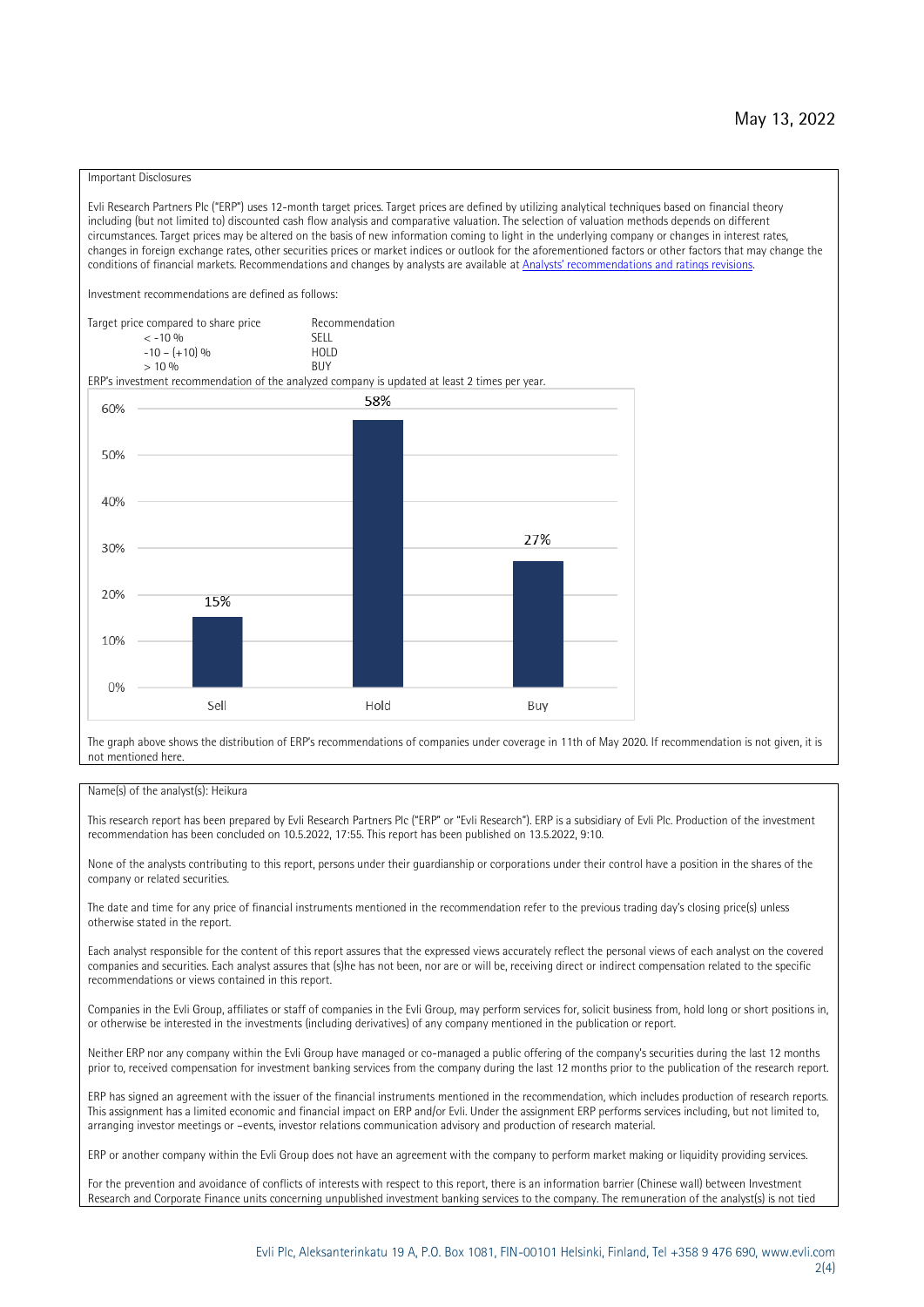directly or indirectly to investment banking transactions or other services performed by Evli Plc or any company within Evli Group.

This report has not been disclosed to the company prior to its dissemination.

This report is provided and intended for informational purposes only and may not be used or considered under any circumstances as an offer to sell or buy any securities or as advice to trade any securities.

This report is based on sources ERP considers to be correct and reliable. The sources include information providers Reuters and Bloomberg, stock-exchange releases from the companies and other company news, Statistics Finland and articles in newspapers and magazines. However, ERP does not guarantee the materialization, correctness, accuracy or completeness of the information, opinions, estimates or forecasts expressed or implied in the report. In addition, circumstantial changes may have an influence on opinions and estimates presented in this report. The opinions and estimates presented are valid at the moment of their publication and they can be changed without a separate announcement. Neither ERP nor any company within the Evli Group are responsible for amending, correcting or updating any information, opinions or estimates contained in this report. Neither ERP nor any company within the Evli Group will compensate any direct or consequential loss caused by or derived from the use of the information represented in this publication.

All information published in this report is for the original recipient's private and internal use only. ERP reserves all rights to the report. No part of this publication may be reproduced or transmitted in any form or by any means, electronic, mechanical, photocopying, recording or otherwise, or stored in any retrieval system of any nature, without the written permission of ERP.

This report or its copy may not be published or distributed in Australia, Canada, Hong Kong, Japan, New Zealand, Singapore or South Africa. The publication or distribution of this report in certain other jurisdictions may also be restricted by law. Persons into whose possession this report comes are required to inform themselves about and to observe any such restrictions.

Evli Plc is not registered as a broker-dealer with the U. S. Securities and Exchange Commission ("SEC"), and it and its analysts are not subject to SEC rules on securities analysts' certification as to the currency of their views reflected in the research report. Evli is not a member of the Financial Industry Regulatory Authority ("FINRA"). It and its securities analysts are not subject to FINRA's rules on Communications with the Public and Research Analysts and Research Reports and the attendant requirements for fairness, balance and disclosure of potential conflicts of interest. This research report is only being offered in U.S. by Auerbach Grayson & Company, LLC (Auerbach Grayson) to Major U.S. Institutional Investors and is not available to, and should not be used by, any U.S. person or entity that is not a Major U.S. Institutional Investor. Auerbach Grayson is a broker-dealer registered with the U.S. Securities and Exchange Commission and is a member of the FINRA. U.S. entities seeking more information about any of the issuers or securities discussed in this report should contact Auerbach Grayson. The securities of non-U.S. issuers may not be registered with or subject to SEC reporting and other requirements.

ERP is not a supervised entity but its parent company Evli Plc is supervised by the Finnish Financial Supervision Authority.